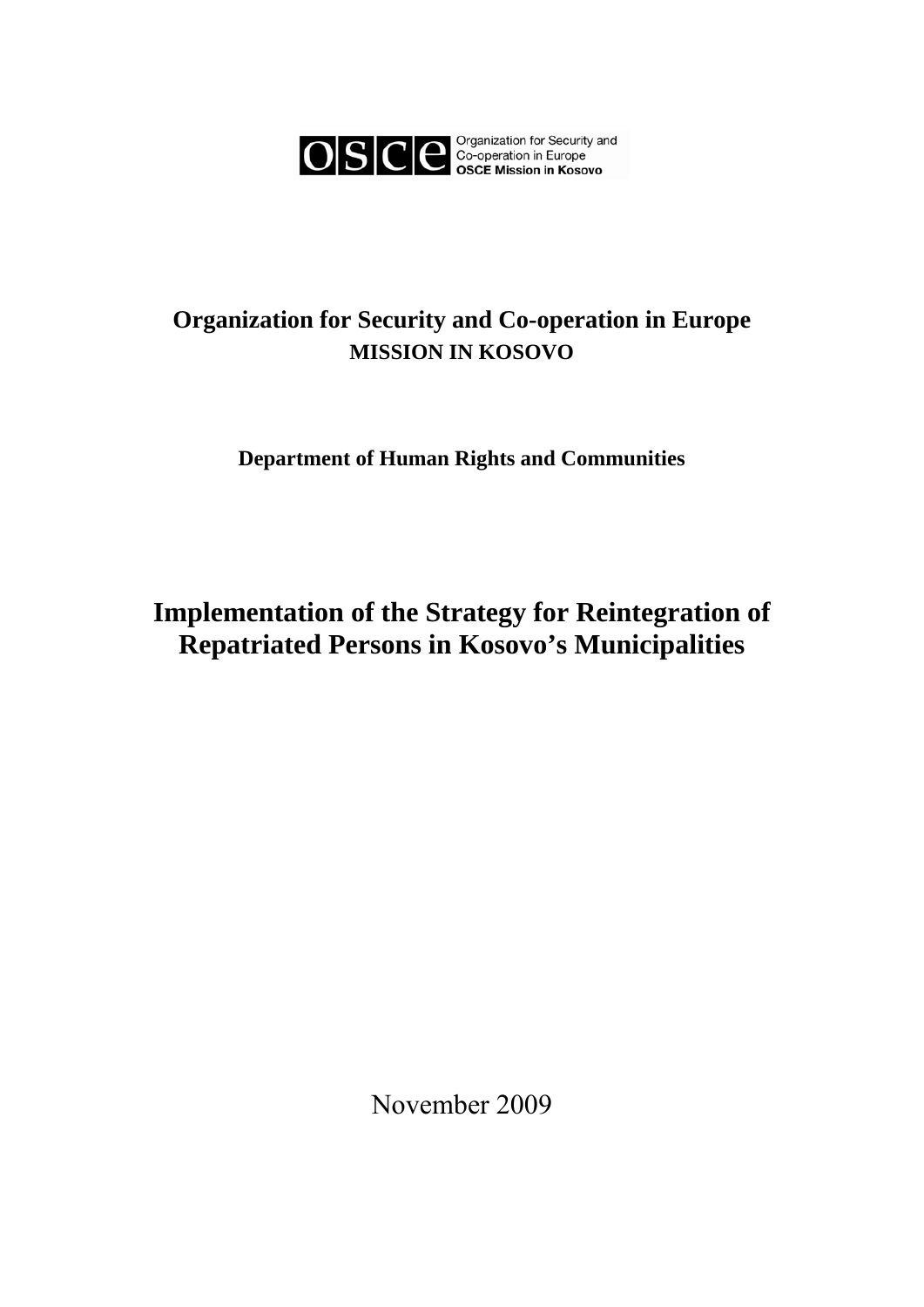# **TABLE OF CONTENTS**

| 3. IMPLEMENTATION OF THE STRATEGY FOR REINTEGRATION OF |  |
|--------------------------------------------------------|--|
|                                                        |  |
|                                                        |  |
|                                                        |  |
|                                                        |  |
|                                                        |  |
|                                                        |  |
|                                                        |  |
|                                                        |  |
|                                                        |  |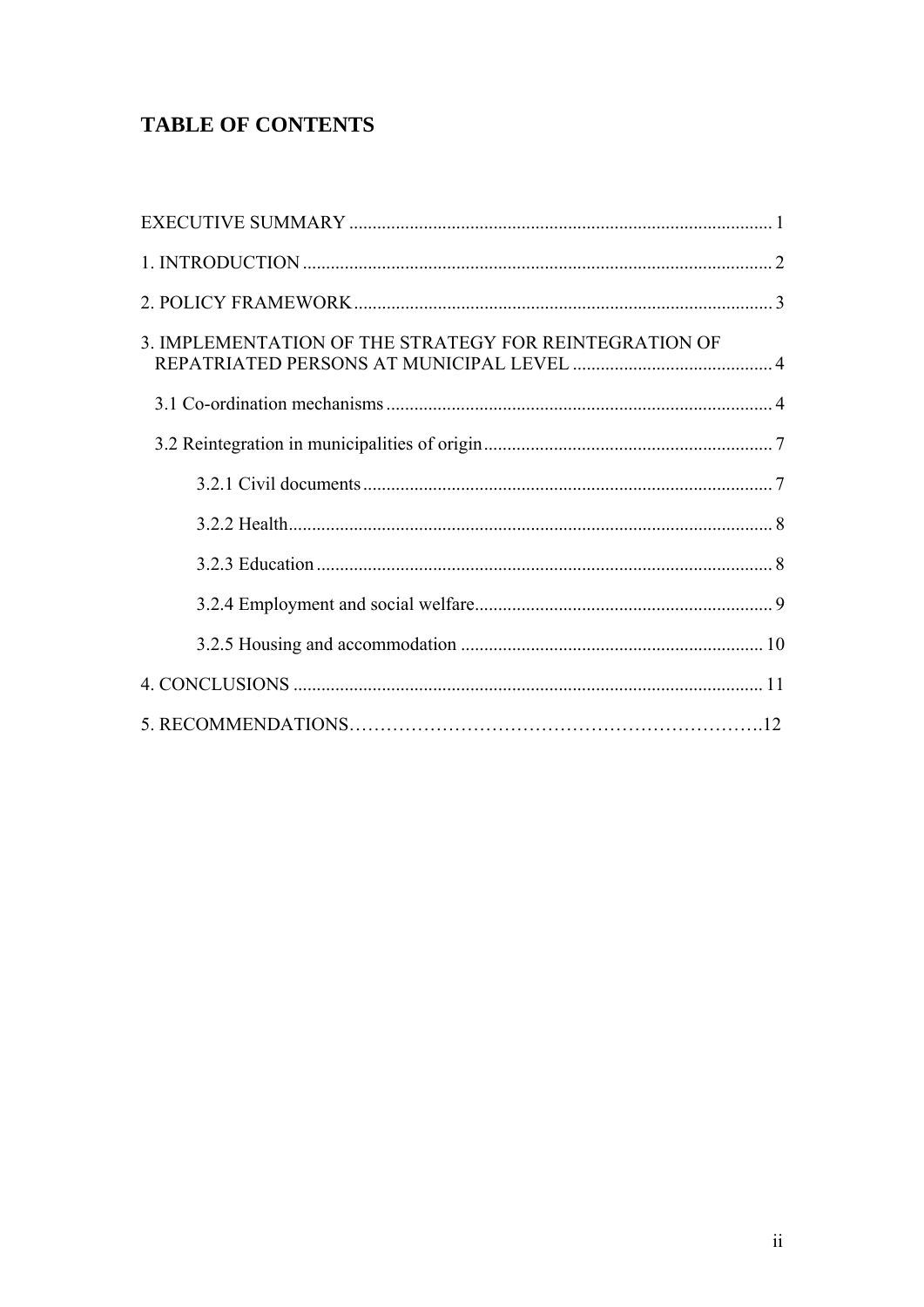#### **EXECUTIVE SUMMARY**

 $\overline{a}$ 

According to the Strategy for Reintegration of Repatriated Persons (Strategy)<sup>1</sup>, repatriation or forced return involves persons originating from Kosovo who were denied refugee or other legal status in host countries and by official orders or court decisions are repatriated to Kosovo. Limited readmission competencies were transferred by the United Nations Interim Administration Mission in Kosovo (UNMIK) to the Kosovo institutions in January 2008, after which Kosovo institutions gradually took over further readmission and repatriation activities. This report assesses the efforts made by the latter to fulfil their obligations under the Strategy and to create conditions for the reception and sustainable reintegration of repatriated persons into Kosovo's society. The findings presented are based on regular monitoring activities of the Organization for Security and Co-operation in Europe Mission in Kosovo (OSCE) in the field of human rights, participation of communities in decision-making processes, and the protection and promotion of their rights.

The report finds that Kosovo's local authorities fall short of fulfilling their obligations to support the reintegration of persons repatriated to Kosovo from host countries. Since its adoption in October 2007, only few steps have been taken to implement the Strategy's objectives at the local level, nor have the necessary funds been allocated to extend specific reintegration assistance to repatriated persons as foreseen by the Action Plan for its implementation<sup>2</sup>. The Strategy has not been widely distributed to the local level, and there is a general lack of awareness among relevant local authorities of their roles and responsibilities vis-à-vis repatriated persons. Concrete measures to facilitate the reintegration of repatriated persons in the key areas of health, education, employment and housing are still lacking, and no costs associated with the reintegration of repatriated persons have been included in the respective municipal budgets. Finally, the establishment and proper functioning of referral and co-ordination mechanisms between central and local level as outlined in these documents remain a major challenge for all stakeholders involved.

As a consequence, repatriated persons often remain without any assistance, information on access to services, or other reintegration opportunities upon their arrival in Kosovo. The lack of assistance they face<sup>3</sup> in the areas of housing, schooling, and economic opportunities often involves serious reintegration problems for individuals and families, in particular persons belonging to non-majority communities<sup>4</sup>.

This report includes a number of recommendations to the central government and relevant local authorities as well as international actors and host countries. They stress

<sup>1</sup> UNMIK/PISG Strategy for Reintegration of Repatriated Persons (Strategy), approved by the

government of Kosovo on 10 October 2007.<br><sup>2</sup> Government of Kosovo Action Plan for the Strategy for Reintegration of Repatriated Persons (Action Plan), April 2008.

The Kosovo government has no housing reconstruction programmes in place for forced returnees. These returnees need to be distinguished from voluntary returnees, for whom the Kosovo government has some assistance programmes, including some housing reconstruction programmes. 4

For the purpose of this report, non-majority communities are all those communities who constitute a numerical minority at the municipal level in Kosovo.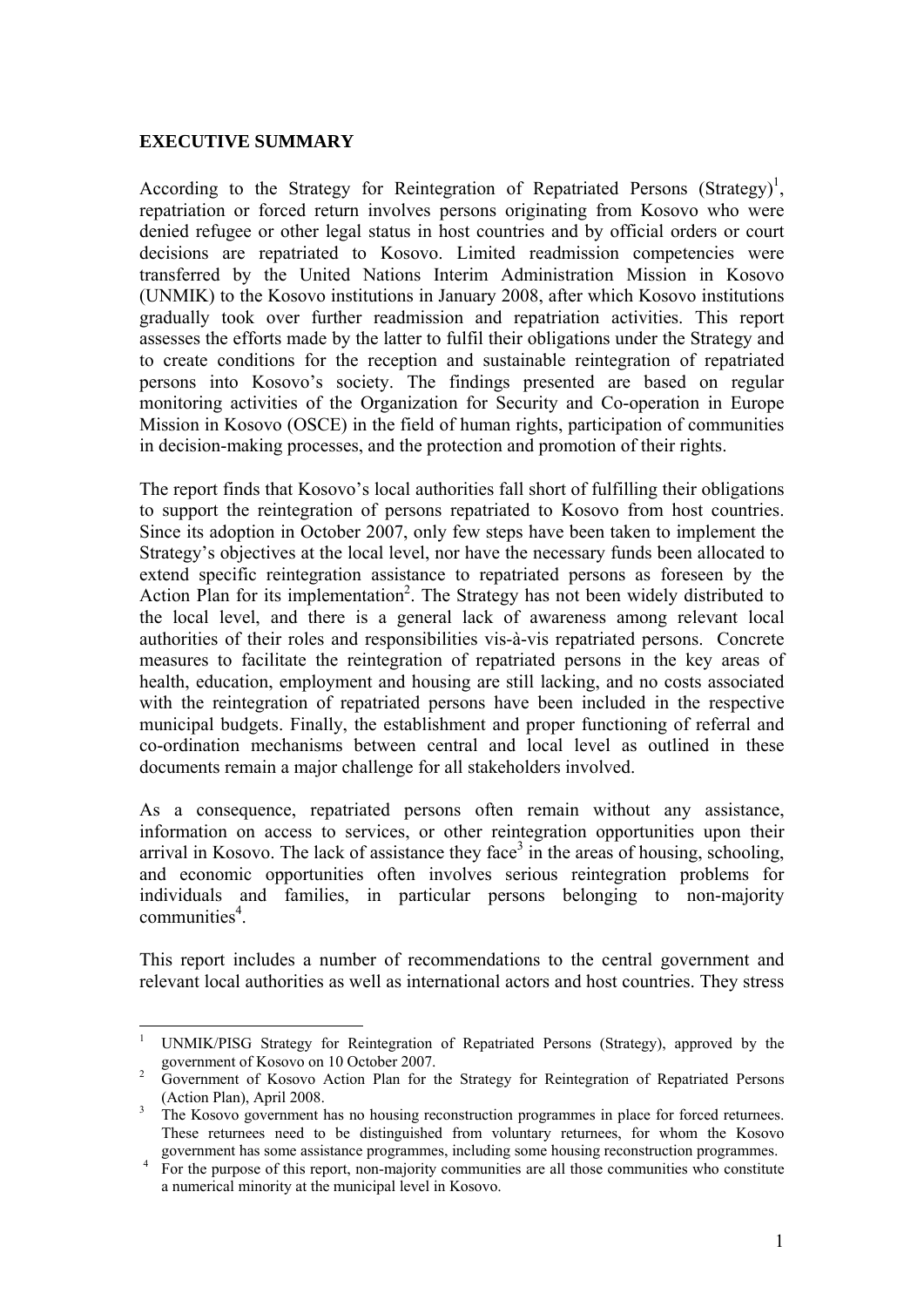the need for greater co-ordination and information sharing among stakeholders involved, establishing and strengthening institutional mechanisms and capacities to address the needs of repatriated persons, and for allocating necessary budgetary resources for the implementation of the Strategy. Kosovo institutions, with the support of host countries, have to take all necessary measures to create conditions for the reception and reintegration of repatriated persons, in order to allow for their safe and dignified return and sustainable reintegration into Kosovo society.

#### **1. INTRODUCTION**

In recent years, countries, which had accommodated large numbers of displaced persons from Kosovo, have increasingly sought to return them to their place of origin. According to United Nations High Commissioner for Refugees (UNHCR) statistics, between January and September 2009, a total of 2,144 persons were forcibly repatriated to Kosovo, out of whom 130 belong to communities considered at risk and in need of continued international protection by the UNHCR.<sup>5</sup> The year 2008 saw the forcible return of 2,550 individuals, in comparison to 3,219 in 2007, 3,569 in 2006 and 3,554 in 2005.<sup>6</sup> The majority of repatriated persons are Kosovo Albanians, however, forced returns increasingly include persons belonging to non-majority communities, including Kosovo Roma, Ashkali, Egyptians, Kosovo Serbs, and Kosovo Albanians from the northern parts of Kosovo.<sup>7</sup> Kosovo Serbs, Roma and Kosovo Albanians in a minority situation at the municipal level continue to be considered at risk by UNHCR.<sup>8</sup>

In an effort to create a comprehensive repatriation policy and operational framework and to prepare for the transfer of competencies to local institutions, the UNMIK Office of Communities, Returns and Minority Affairs and the Provisional Institutions of Self-Government (PISG) in 2007 developed the Readmission Policy<sup>9</sup> as well as the Strategy<sup>10</sup>. On 1 November 2008, the Kosovo government started communicating directly with host countries on readmission requests and other repatriation related issues and entered into bilateral negotiations on readmission agreements with several Western European countries.<sup>11</sup>

 5 UNHCR Statistical Overview – update as of end of September 2009. According to the latest UNHCR Position Paper on the Continued International Protection Needs of Individuals from Kosovo (June 2006), Kosovo Serbs, Roma and Kosovo Albanians in a minority situation at municipal level continue to be at risk of persecution, and should continue to benefit from international protection in countries of asylum. 6

UNHCR Statistical Overview – update as of end of September 2009.

<sup>7</sup> According to the Strategy for the Reintegration of Repatriated Persons, repatriation or forced return, involves those persons who have failed to obtain refugee or other legal status and by official orders

or court decisions are repatriated from third countries to Kosovo (Chapter 1).<br><sup>8</sup> See UNHCR Positions Paper on the Continued International Protection Needs of Individuals from Kosovo (June 2006).

UNMIK/PISG Readmission Policy, October/November 2007.

<sup>&</sup>lt;sup>10</sup> See footnote 1.

<sup>11</sup> In a letter to the embassies and liaison offices in Kosovo on 15 October 2008, the Ministry of Internal Affairs, Department of Border Management, Asylum and Migration informed host countries that the Ministry would take over all readmission and repatriation responsibilities from the UNMIK Office of Communities, Returns and Minority Affairs and act as he main point of contact for all counterparts from 1 November 2008. ..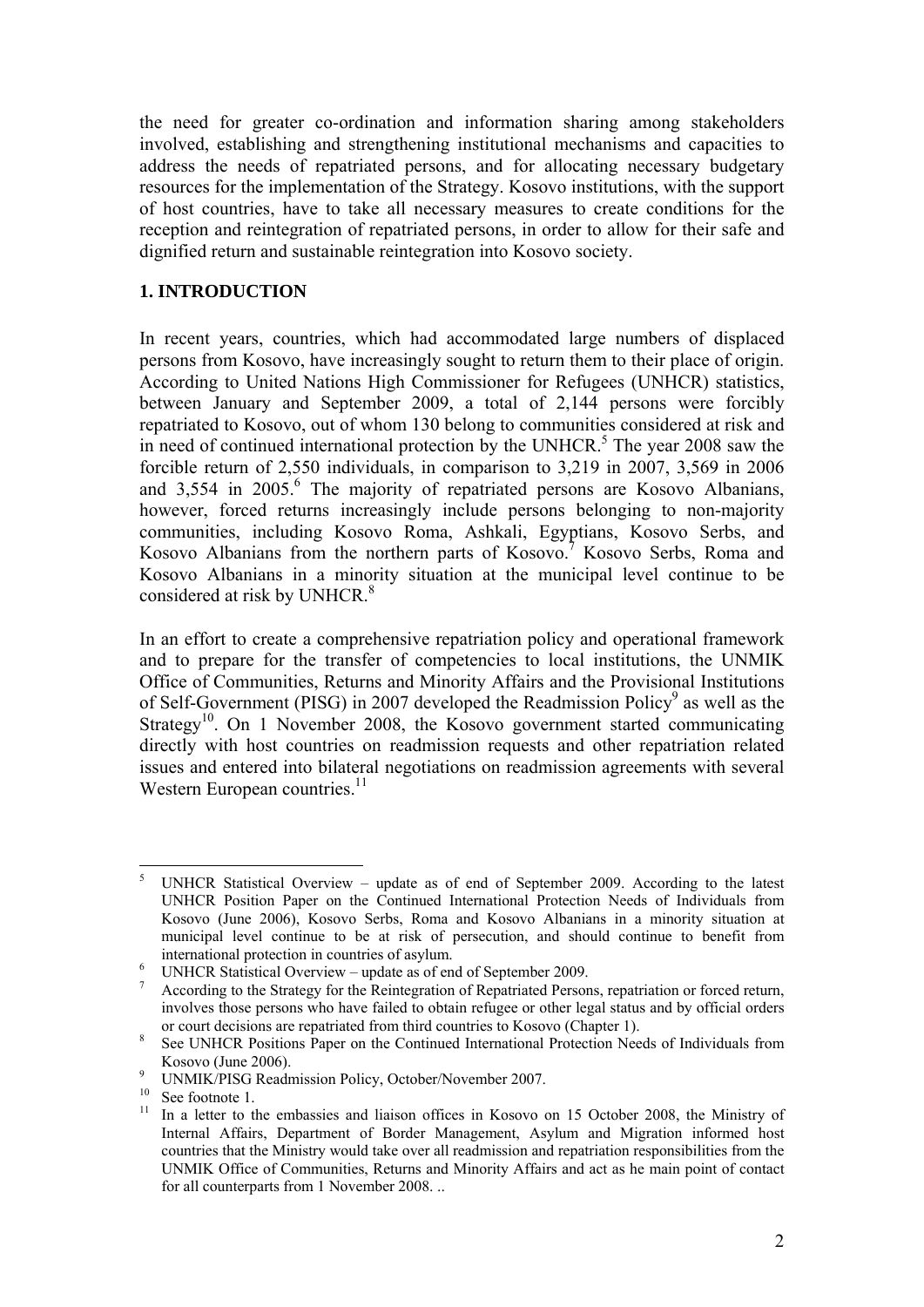In light of this transition, this report describes and evaluates the efforts of local authorities in Kosovo to fulfil their obligations under the existing policy framework for the reintegration of repatriated persons, and to develop targeted plans to assist returnees with their reintegration into Kosovo society. The report does not describe the host countries' asylum or legal procedures resulting in the denial of status and subsequent repatriation, but focuses on the policies and procedures in place to create conditions for the reception and sustainable reintegration of repatriated persons in their municipalities of origin.

# **2. POLICY FRAMEWORK**

Until recently, UNMIK was the main institution managing the readmission and repatriation of persons originating from Kosovo.<sup>12</sup> Since 1999, UNMIK had cooperated with over 20 countries<sup>13</sup> to ensure that repatriations are conducted in an orderly, gradual and dignified manner, and to prevent the forcible repatriation of persons in need of international protection, particularly persons belonging to nonmajority communities and other vulnerable groups.<sup>14</sup> Security concerns, the lack of shelter/housing, inadequate health services, an underdeveloped social security net and limited capacities and resources of municipalities to assist with the reintegration of these returnees led UNMIK to limit the number of repatriations to Kosovo.<sup>15</sup> At the same time, host countries were asked by UNMIK to develop reintegration programmes and assistance packages, including financial support, training, employment and income generation programmes, housing and other reintegration assistance, to support the voluntary return of these persons and enable their sustainable reintegration in Kosovo.

In the process of transferring competencies to Kosovo institutions, the UNMIK Office of Communities, Returns and Minority Affairs in 2006 supported the PISG in developing a strategy to manage and facilitate the reintegration of repatriated persons into Kosovo society. On 25 October 2006, the Kosovo government formed a Steering Board composed of representatives of relevant ministries, international organizations and international and local experts.<sup>16</sup> The Steering Board was tasked with reaching consensus on the roles and responsibilities of relevant ministries and local authorities in the field of reintegration of repatriated persons, and with developing procedures

 $12\,$ 12 As part of its reserved powers in foreign affairs and border control defined by UNMIK Regulation 2001/9 on the Constitutional Framework for Provisional Self-Government in Kosovo, 15 May

<sup>2001. 13</sup> Specific agreements/Memoranda of Understanding were signed with Germany, Switzerland and

Sweden. 14 Since 1999, UNMIK's repatriation policies have been based on international human rights standards and the recommendations of the UNHCR. Accordingly, UNMIK did not accept the repatriation of persons who remain in need of international protection according to UNHCR. At the same time, UNMIK was not opposed to the voluntary repatriation of persons originating from

Kosovo (UNMIK Background Note on Repatriation Policy, June 2006).<br><sup>15</sup> UNMIK Background Note on Repatriation Policy, June 2006, and previous years.

<sup>&</sup>lt;sup>16</sup> The Steering Board was co-chaired by the Ministry of Internal Affairs and the UNMIK Office of Communities, Returns and Minority Affairs. It consisted of representatives from the Ministry of Labour and Social Welfare, the Ministry of Environment and Spatial Planning, the Ministry of Local Government Administration, the Ministry of Internal Affairs, the Ministry of Health, the Ministry of Education, Science and Technology, international organizations (UNMIK, UNHCR, OSCE, International Organization for Migration, European Union Planning Team), and other international and local experts, including municipal community officers.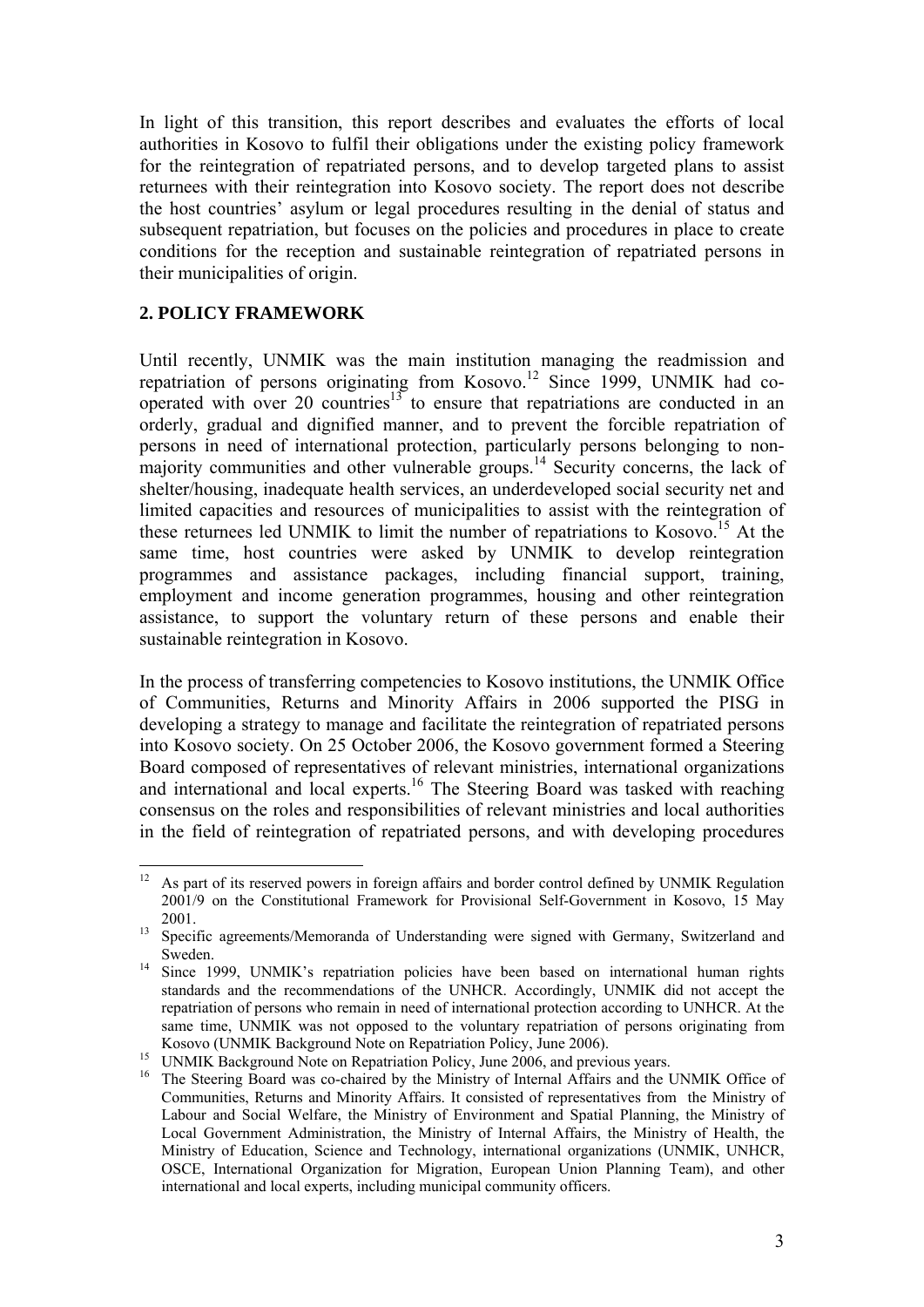and mechanisms to manage the reintegration process. On 10 October 2007, the Strategy for Reintegration of Repatriated Persons was approved by the Kosovo government.

The Strategy contains specific objectives and concrete measures in the areas of legal reintegration, health, education, employment, social welfare, housing and property related issues with the aim to ensure the sustainable return and reintegration of repatriated persons. Special attention is paid to the needs of vulnerable sections of society and non-majority communities. The Strategy assigns responsibilities to relevant central and local institutions, introduces referral and co-ordination mechanisms between the central and local levels, and calls for the establishment of an inter-ministerial co-ordination board to oversee and monitor the implementation of the Strategy. The Strategy is based on the "critical analysis and assessment of problems from different points of view, with special emphasis on the socio-economic impacts in order to have the situation of non-voluntary returns and the process of reintegration of repatriated persons under control."<sup>17</sup> It is to be implemented through an action plan and appropriate programmes, with the overall aim to effectively reintegrate repatriated persons in all spheres of public life based on the principle of equality.

In April 2008, the Kosovo government finalized the Action Plan for the Strategy for Reintegration of Repatriated Persons. It includes budgetary projections by each ministry in the specific areas identified by the Strategy, and details outputs and concrete actions by relevant central and local authorities, as well as a timeline for their implementation. Calculations are based on an estimated number of 5,000 repatriated persons per year.

# **3. IMPLEMENTATION OF THE STRATEGY FOR REINTEGRATION OF REPATRIATED PERSONS AT MUNICIPAL LEVEL**

#### **3.1 Co-ordination mechanisms**

#### *Municipal Community Offices and Municipal Returns Officers*

The specific mandate of the municipal community offices and municipal returns officers<sup>18</sup> is to ensure that municipal policies and services respond to the needs of all communities, including returnees, living within the territory of a specific municipality. The Strategy, therefore, assigns the co-ordination role between central and local institutions to these offices. Specifically, municipal community offices and municipal returns officers shall act as focal points for the communication between central and local level; serve as the first contact point for repatriated persons at the municipal level; report the needs of repatriated persons to other competent offices

<sup>17</sup> Strategy, Chapter 1, Introduction.

<sup>18</sup> See UNMIK Regulation 2007/30 on Self-Government of Municipalities in Kosovo, amending UNMIK Regulation 2000/45 on Self-Government of Municipalities in Kosovo, and 2006 Revised Manual on Sustainable Return.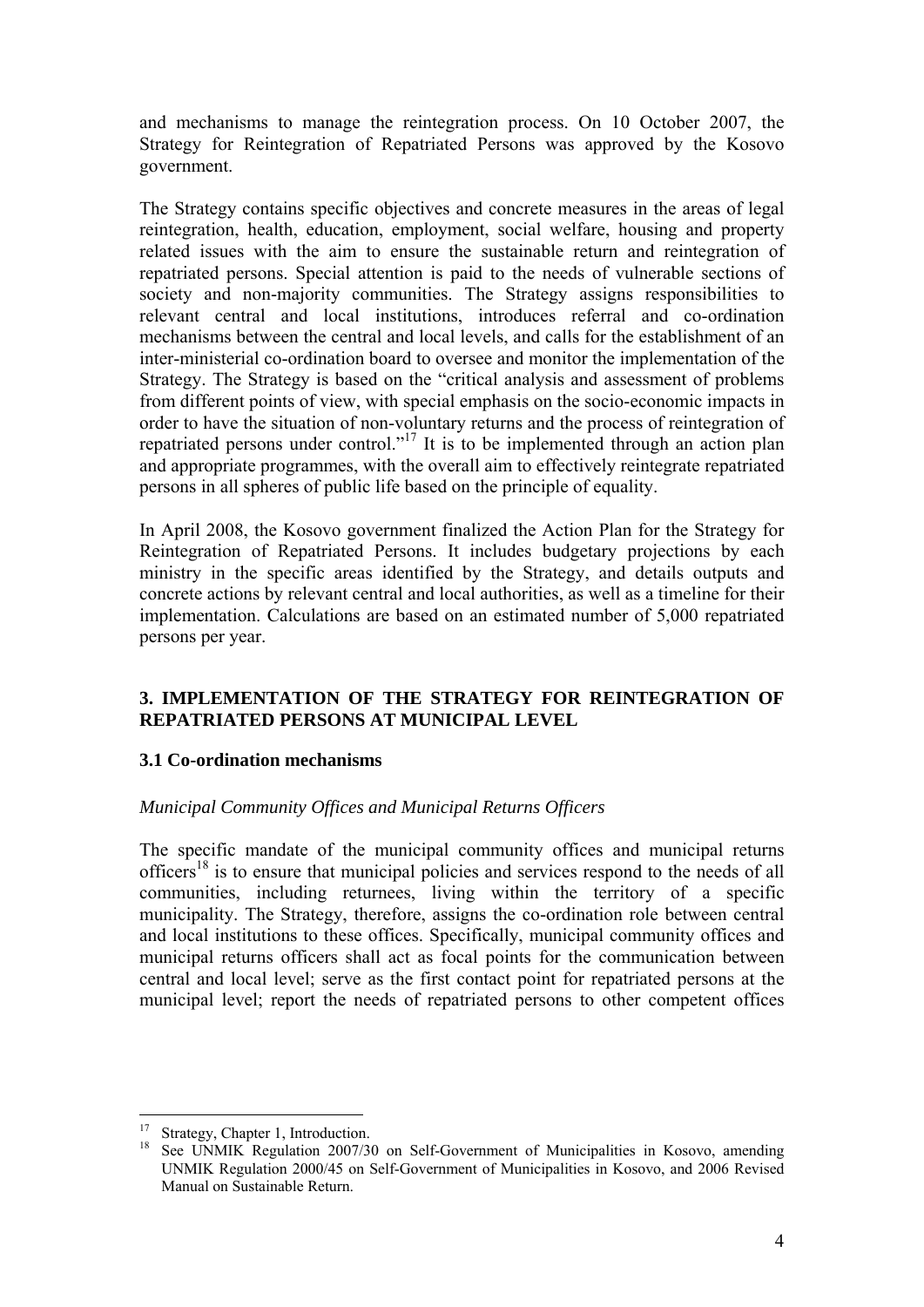within the municipal administration; and provide returnees with information on their rights and available support.<sup>19</sup>

Unfortunately, there seems to be little awareness among relevant municipal officials of the existence and the content of the policy framework for the reintegration of repatriated persons. Apart from four municipal returns officers<sup>20</sup> and one municipal community officer<sup>21</sup>, none of the consulted officials had received copies of the Strategy and the Action Plan. Consequently, only a very limited number of municipal officials are aware of the content and concrete measures foreseen in either document.

In fact, the majority of municipalities in Kosovo have not assigned a municipal body to co-ordinate with central-level institutions on issues related to the reintegration of repatriated persons. Some municipalities stated that, hypothetically, the co-ordination role would fall to the municipal returns officer.<sup>22</sup> In many instances, however, municipal returns officers are not aware of their specific roles and responsibilities with regard to the reintegration of repatriated persons; they have neither received clear instructions nor the necessary financial and political support from the municipal leadership to accomplish their tasks.

Notably, none of the municipalities in Kosovo has to date received advance notice from the central level about forthcoming involuntary returns.<sup>23</sup> Municipal officials consulted in all municipalities stated that they received no information on arrival details, on the number of repatriated persons, and/or on their special needs. These details are required in order to make arrangements for their reception and effectively support those with the most acute needs.<sup>24</sup> Generally, municipal community officers and municipal returns officers claim that they have never been contacted by any central-level institution on issues relating to individual cases and/or existing government policies and programmes.

Municipal community officers and municipal returns officers in 15 out of 33 municipalities in Kosovo collect data on repatriated persons, albeit only from those who directly approach these offices for assistance.<sup>25</sup> No other institution maintains

 $19<sup>°</sup>$ 19 Strategy, Chapter 8, Partnership and Responsibilities in Horizontal and Vertical Lines, and Chapter 9, Co-ordination Mechanisms for Implementation of the Strategy for Reintegration of Repatriated

Persons. 20 Ferizaj/Uroševac, Gjilan/Gnjilane, Obiliq/Obilić and Podujevë/Podujevo. 21 Ferizaj/Uroševac.

<sup>22</sup> Han i Elezit/Ðeneral Janković, Kamenicë/Kamenica, Kaçanik/Kačanik, Novo Brdo/Novobërdë, Štrpce/Shtërpcë, Viti/Vitina, Mitrovicë/Mitrovica, Skenderaj/Srbica, Vushtrri/Vučitrn,

Leposavić/Leposaviq, Zubin Potok, Zvečan/Zveçan, Podujevë/Podujevo, and Shtime/Štimlje.<br><sup>23</sup> According to the Strategy, the Ministry of Local Government Administration, upon receipt of information from the Ministry of Internal Affairs and the Ministry of Labour and Social Welfare, is responsible to inform municipalities on arrival details and on the numbers of repatriated persons and their special needs, including in the areas of housing, health, and education. This, under the initial reception assistance, is necessary to ensure appropriate follow-up by relevant municipal

authorities and facilitate their reintegration in the municipality of origin (Chapter 1). 24 Only Ferizaj/Uroševac municipal community officer stated that he had received some information in the past about forthcoming involuntary returns. Information on arrival details and on the numbers

of repatriated persons was provided, but not information on special needs of repatriated persons. 25 Ferizaj/Uroševac, Gjilan/Gnjilane, Kamenicë/Kamenica, Viti/Vitina; Lipjan/Lipljan, Fushë Kosovë/Kosovo Polje, Shtime/Štimlje, Istog/Istok, Klinë/Klina, Prizren, Dragash/Dragaš, Malishevë/ Mališevo, Suharekë/Suva Reka, Rahovec/Orahovac, Gjakovë/Ðakovica.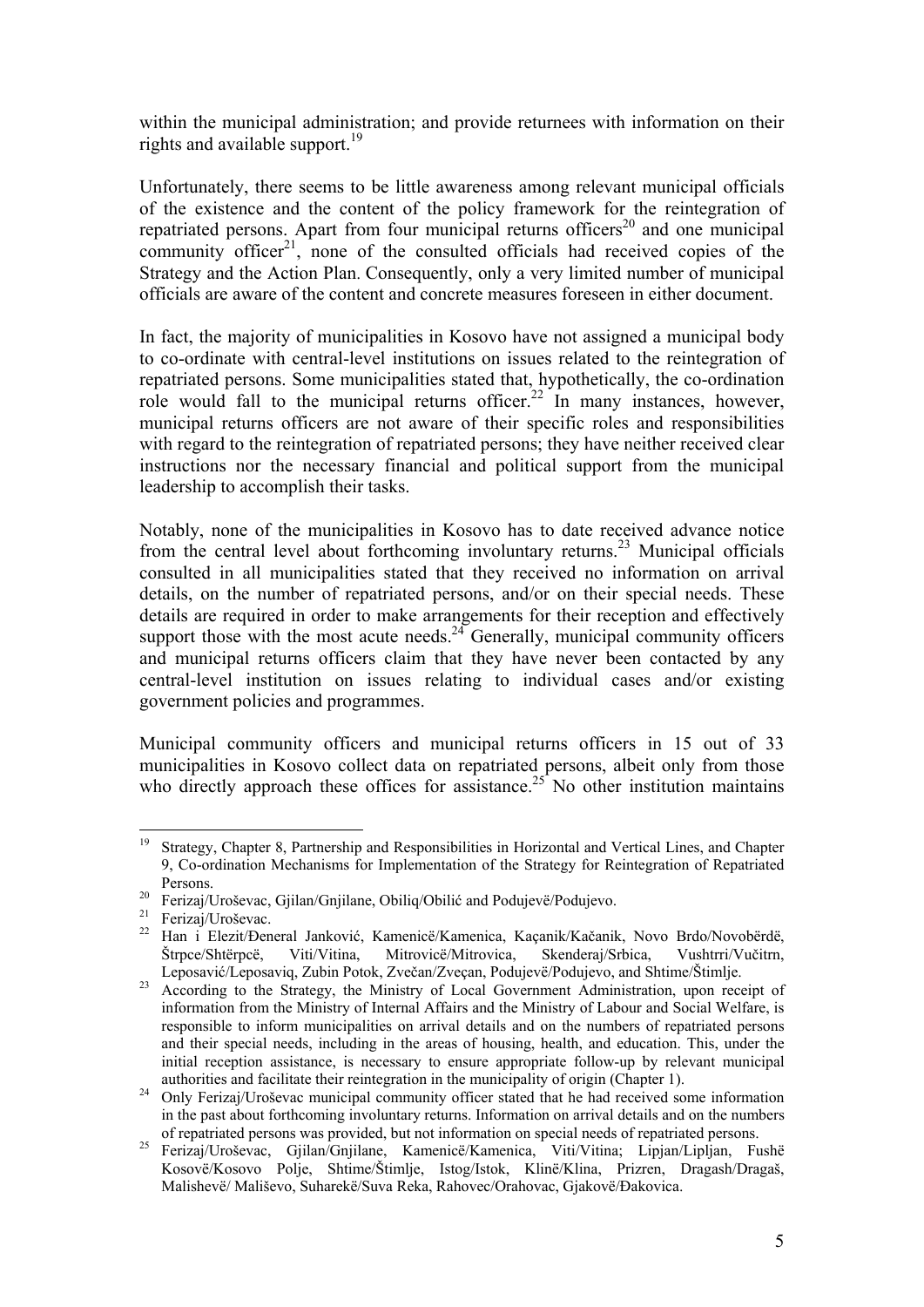such records. Databases on repatriated persons are kept in nine municipalities.<sup>26</sup> However, the amount and quality of information contained in those databases is questionable. Recorded information is often limited to basic personal data on returnees and, in some cases, the place of residence. Two other municipalities report that there have been no cases of repatriated persons during the reporting period and as such do not keep records on repatriated persons.<sup>27</sup> Finally, 16 municipalities in Kosovo do not maintain any data on repatriated persons.<sup>28</sup>

#### *Municipal directors and municipal assemblies*

At the local level, municipal directors for health, education, and other departments have the overall responsibility for the implementation of the Strategy in co-ordination with the Ministry of Local Government Administration and the (yet to be established) inter-ministerial co-ordination board. Specifically, municipal directors shall make policy recommendations to relevant municipal assembly committees; co-ordinate the work of municipal returns officers and municipal community offices in handling individual cases; prepare progress reports on the implementation of the Strategy; and propose the budget for each area of reintegration addressed by the Strategy. The municipal assembly's policy and finance committee shall ensure that policies are translated into action by responsible local authorities for each component of reintegration in line with the allocated municipal budget.<sup>29</sup>

As in the case of municipal returns officers and municipal community officers, with very few exceptions<sup>30</sup>, interviewed senior municipal officials stated that they had not received copies of the Strategy or the Action Plan and were not familiar with the content of either document.<sup>31</sup> Moreover, it appears that none of the municipalities has received any additional central government instruction to implement the existing policy framework for the reintegration of repatriated persons. Similarly, no specific government programme has been developed or funded by the central government to facilitate the reintegration of repatriated persons at the local level.

Furthermore, none of the municipalities has established policies in the field of reintegration of repatriated persons or procedures to deal with the reintegration of repatriated persons. No municipal budget for 2008 or 2009 foresees special or planned budget categories for the reintegration of repatriated persons. None of the municipal departments such as health and education or offices responsible for the

 $\overline{a}$ 26 Ferizaj/Uroševac, Viti/Vitina, Istog/Istok, Lipjan/Lipljan, Prizren, Dragash/Dragaš, Malishevë/

Mališevo, Rahovec/Orahovac, Gjakovë/Đakovica.<br><sup>27</sup> Štrpce/Shtërpcë and Novobërdë/Novo Brdo.<br><sup>28</sup> Hani i Elezit/Đeneral Janković, Kaçanik/Kačanik, Prishtinë/Priština, Obiliq/Obilić, Podujevё/Podujevo, Gllogoc/Glogovac, Mamuşa/ Mamushë/Mamuša, Leposavić/Leposaviq, Zubin Potok/Zubin Potok, Zvečan/Zveçan, Mitrovicë/Mitrovica, Skenderaj/Srbica, Vushtrri/Vučitrn,

<sup>&</sup>lt;sup>29</sup> Strategy, Chapter 9, Co-ordination Mechanisms for Implementation of the Strategy for Reintegration of Repatriated Persons.<br><sup>30</sup> Directors of administration in Vushtrri/Vučitrn and Prizren.<br><sup>31</sup> Among the local institutions/officials interviewed were mayors, deputy mayors, deputy mayors for

communities, municipal directors of administration and personnel, urbanism/cadastre, finance and economy, education, and health as well as directors of social welfare centers, municipal project officers, municipal legal officers, municipal civil registration centres, municipal civil status offices, and municipal assembly chairpersons.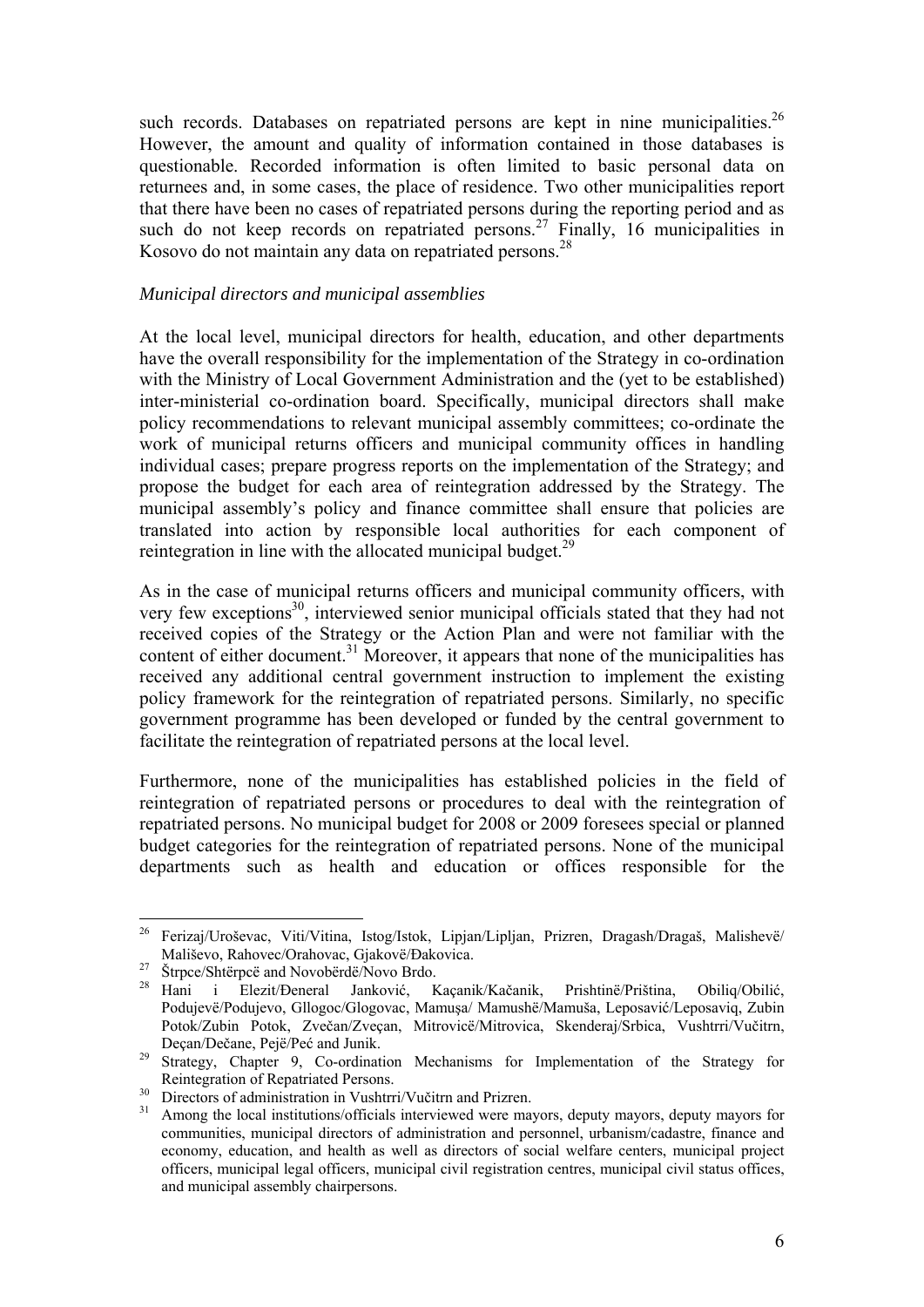implementation of the Strategy has been provided with specific or additional resources to accomplish its work in this field.

### **3.2 Reintegration in municipalities of origin**

#### **3.2.1 Civil documents**

There have been some efforts undertaken by relevant local authorities to implement the Strategy's objectives related to facilitating and promoting access to personal documents for repatriated persons, particulary persons belonging to the Roma, Ashkali and Egyptian communities. $3<sup>3</sup>$ 

A limited number of relevant local institutions report to have undertaken specific measures to facilitate the civil registration and issuance of personal documents to repatriated persons, mostly by providing them with information on venues and procedures through which they can register their civil status or residence.<sup>33</sup> In addition, in a number of municipalities, municipal community offices and/or officials from the municipal civil registration centres and municipal civil status offices stated that the municipality closely co-operates with the UNHCR/Civil Rights Program in Kosovo (CRP/K) in facilitating civil registration of persons belonging to the Roma, Ashkali and Egyptian communities.<sup>34</sup> This includes assisting applicants in completing civil registration procedures, procuring documents and identifying witnesses to establish facts regarding the identity of undocumented applicants, and in some cases, exempting Roma, Ashkali and Egyptians from administrative fees.

Apart from that, few if any activities have been undertaken by relevant local authorities to raise awareness among repatriated persons of the importance of civil registration, or to proactively distribute information and promote access to municipal services. In a number of municipalities, directors of administration and officials from the municipal civil registration centres and municipal civil status offices stated that it is up to the residents to approach the relevant offices in order to obtain civil documents or to be registered, and that no specific measures were needed. In this regard, the lack of central government instructions often results in relevant local authorities not adopting a flexible approach or not facilitating measures to ensure that

 $\overline{a}$ Strategy, Chapter 3.1, Legal Reintegration – Access to Civil Documents.

<sup>33</sup> Five municipal returns officers (Gjilan/Gnjilane, Podujevë/Podujevo, Prizren, Shtime/Štimlje, Rahovec/Orahovac), six municipal community offices (Dragash/Dragaš, Ferizaj/Uroševac, Gjakovë/Ðakovica, Gjilan/Gnjilane, Prizren, Mitrovicë/Mitrovica), one municipal civil status office (Obiliq/Obilić) and three municipal civil registration centres (Mitrovicë/Mitrovica,

<sup>&</sup>lt;sup>34</sup> As part of its mandate concerning stateless persons, UNHCR has developed an action plan for a "Civil Registration Campaign, targeting Roma, Ashkali and Egyptian community in Kosovo" (UNHCR Office in Kosovo, Office of the Chief of Mission Protection Unit, July 2006). The implementing partner of the UNHCR, the NGO Civil Rights Programme in Kosovo (CRP/K), began to implement the Civil Registration Campaign in September 2006. During 2007 and 2008, CRP/K concluded memorandum of understanding with 22 municipalities aimed at ensuring flexibility with regard to civil registration procedures and exempting members belonging to the Roma, Ashkali and Egyptian communities from payment of administrative fees.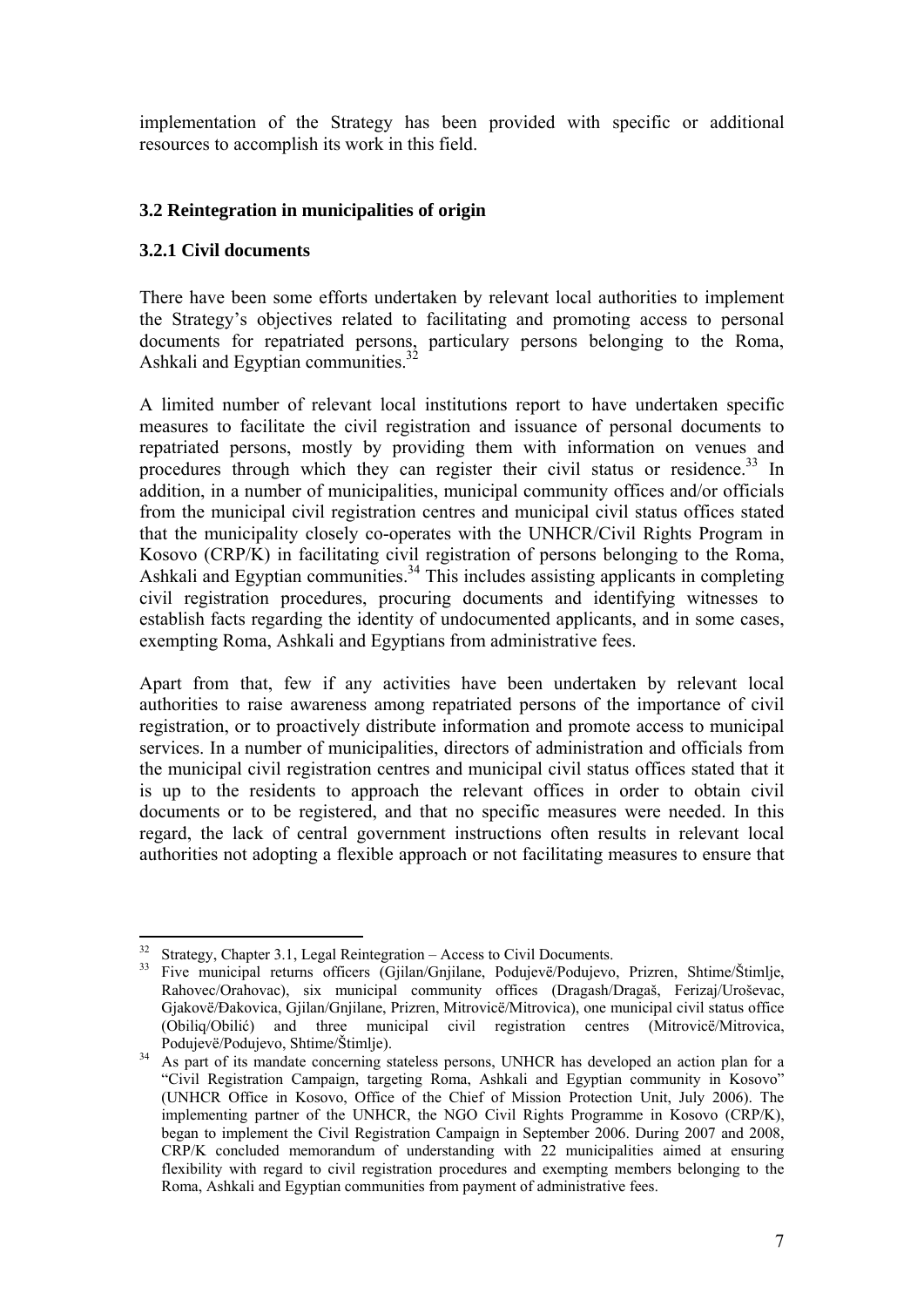all civil documents necessary for the enjoyment and exercise of their legal rights are issued to them. $35$ 

The lack of civil documents and the inability to register civil status events can have serious consequences for repatriated persons. Without proper civil registration, individuals face significant reintegration obstacles and have no or only limited access to municipal services, as well as to adequate health care, education, social services, employment and other reintegration opportunities. They may also face difficulties in accessing or reclaiming property.

# **3.2.2 Health**

The implementation of the Strategy's objectives to facilitate access of repatriated persons to the health care system in Kosovo, including through pro-actively reaching out to affected persons and/or taking adequate measures to address their specific health needs<sup>36</sup>, is poor at the local level.

Generally, municipal departments of health do not conduct any activities (e.g. outreach activities, deployment of mobile teams, publication of brochures/leaflets, awareness campaigns) to identify and/or raise the awareness of repatriated persons on health issues and services available. Municipal institutions, for the most part, claim that repatriated persons do not face difficulties in accessing health care services upon arrival in their municipalities of origin. Measures taken in the health care field generally do not specifically target repatriated persons. Repatriated persons are not exempt from charges/fees for medical services during the period of their reintegration, but rather treated as any other resident.<sup>37</sup>

Problems faced by repatriated persons mainly relate to the lack of personal documents for registration in health care institutions<sup>38</sup>, incomplete medical records, and availability of adequate follow-up treatment for medical conditions in Kosovo. Moreover, the lack of physical accessibility to health care facilities for repatriated persons in rural areas remains a problem for the most vulnerable families due to inappropriate public transport, as is the fact that medical treatment and medication are often not affordable.

# **3.2.3 Education**

The Strategy foresees various measures to facilitate the reintegration of repatriated children into the education system in Kosovo. However, to date no concrete steps have been taken to implement reintegration measures in this field.<sup>39</sup>

<sup>35</sup> The Strategy foresees the issuance of administrative instructions by the Ministry of Internal Affairs in co-operation with the Ministry of Local Government Administration to relevant local authorities to facilitate access to civil documents and civil registration for repatriated persons (Chapter 3.1 Legal Reintegration of Repatriated Persons – Access to Civil Documents). 36 Strategy, Chapter 3.2, Access to Health Care.

<sup>&</sup>lt;sup>37</sup> The Strategy requires that "(r)epatriated persons shall be exempt from charges for medical services until their full reintegration" (Chapter 3.2 Access to Health Care).

<sup>&</sup>lt;sup>38</sup> According to available information, identification documents are not needed for general medical check-up, while they are requested for special treatment and hospitalization. 39 Strategy, Chapter 3.6, Education.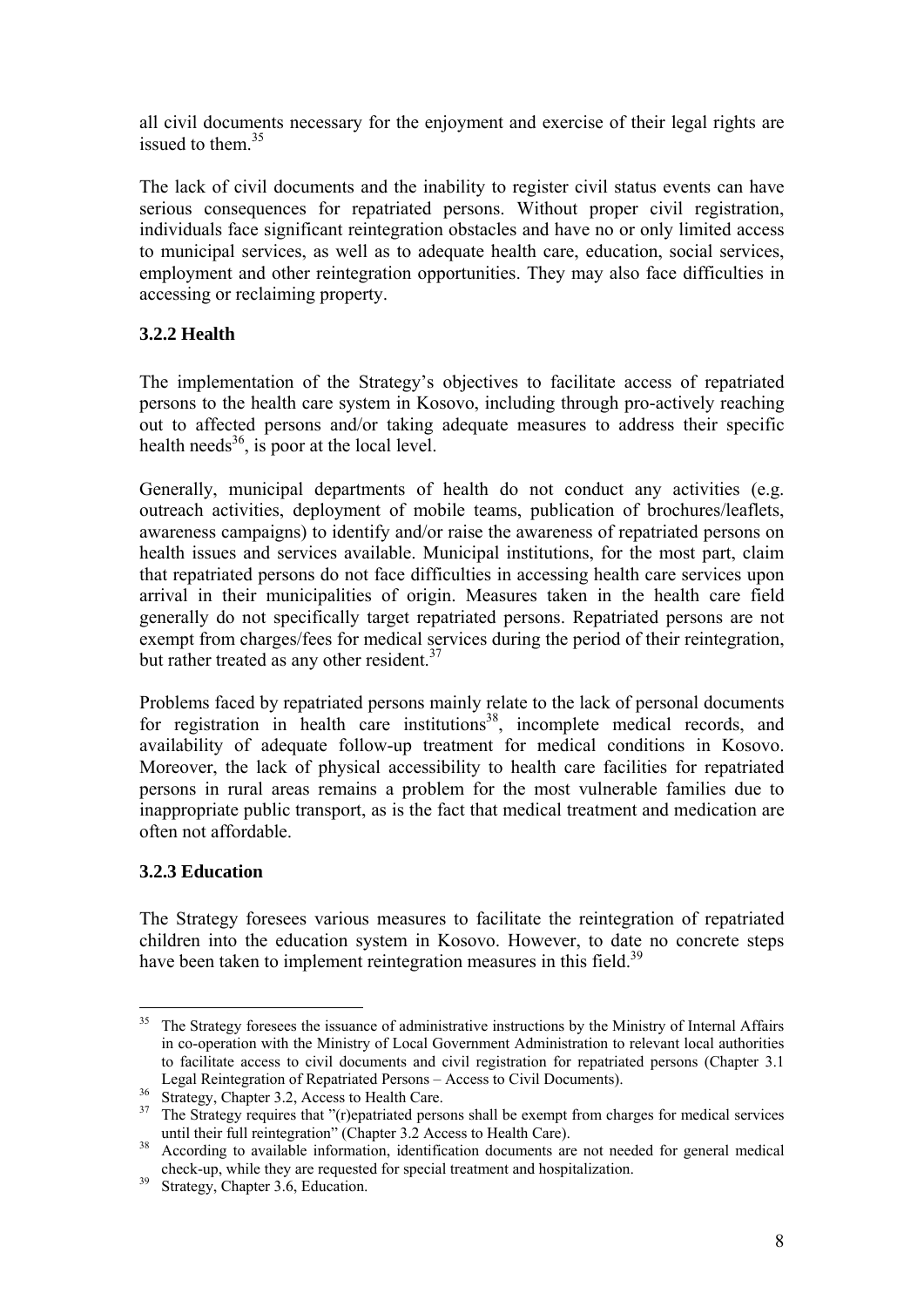No municipal work plans on education (where they have been developed) foresee the category of repatriated children/youth and their special needs. Financial means have not been secured by the relevant authorities for the implementation of specific reintegration programmes, including, for instance, native language courses, catch up classes or other extra-curricular activities. In fact, most municipal departments of education are not aware of existing government strategies for the reintegration of repatriated persons, and none has received central government instructions on the conditions, criteria and procedures for their implementation,<sup>40</sup> or the setting-up of specific programmes to accommodate the needs of repatriated children and youth.

In general, reintegration assistance for repatriated children is limited to the provision of basic information about education opportunities and services available. Only in a limited number of municipalities have departments of education undertaken activities to support low-income students with school books or materials free of charge.<sup>41</sup> In general, municipal directors for education stated that there is a general lack of funds available for scholarships or additional educational activities targeted specifically at returnee children. Only a few institutions or offices have conducted activities to raise awareness of repatriated persons about education opportunities, available services, relevant legal provisions and institutions in charge, mainly through conducting outreach activities to rural areas or areas inhabited by non-majority communities. $42$ Initiatives or measures undertaken, however, appear in most cases not to be systematic and not to target repatriated children or youth in particular.

Forced return has a particularly negative impact on children who have pursued education outside of Kosovo for many years, were integrated into different schooling systems and often face language barriers upon their return to Kosovo. Many of these children lack sufficient knowledge of the Albanian or Serbian language, and consequently face difficulties in following classes in the native languages as well as in adjusting to a different curriculum and school system. Furthermore, problems arise in the context of securing documents required for enrolment (e.g. birth certificates, recognition of diplomas or certificates issued in other countries).

# **3.2.4 Employment and social welfare**

There have been no concrete efforts made by relevant local and municipal authorities to implement measures in the field of employment and social welfare as foreseen by the Strategy.<sup>43</sup>

In general, employment programs specifically targeting repatriated persons do not exist in any of the regions of Kosovo. Officials of regional employment centres and vocational training centres consulted in all regions were not aware of any specific government programmes set up to assist this group of persons with employment or training measures. No programmes/projects have been developed to enhance

 $40\,$ The Strategy foresees the issuance of further administrative instructions by the Ministry of Education, Science and Technology, determing conditions, criteria and procedures for its implementation (Strategy, Chapter 3.6 Education).<br><sup>41</sup> For instance in Istog/Istok, Prizren and Rahovec/Orahovac municipalities.

<sup>&</sup>lt;sup>42</sup> For instance, the municipal director in Mitrovicë/Mitrovica stated that the municipality conducts regular outreach activities to the Roma Mahalla in the southern part of the municipality. 43 Strategy, Chapter 3.3, Employment; and Chapter 3.6, Social Welfare.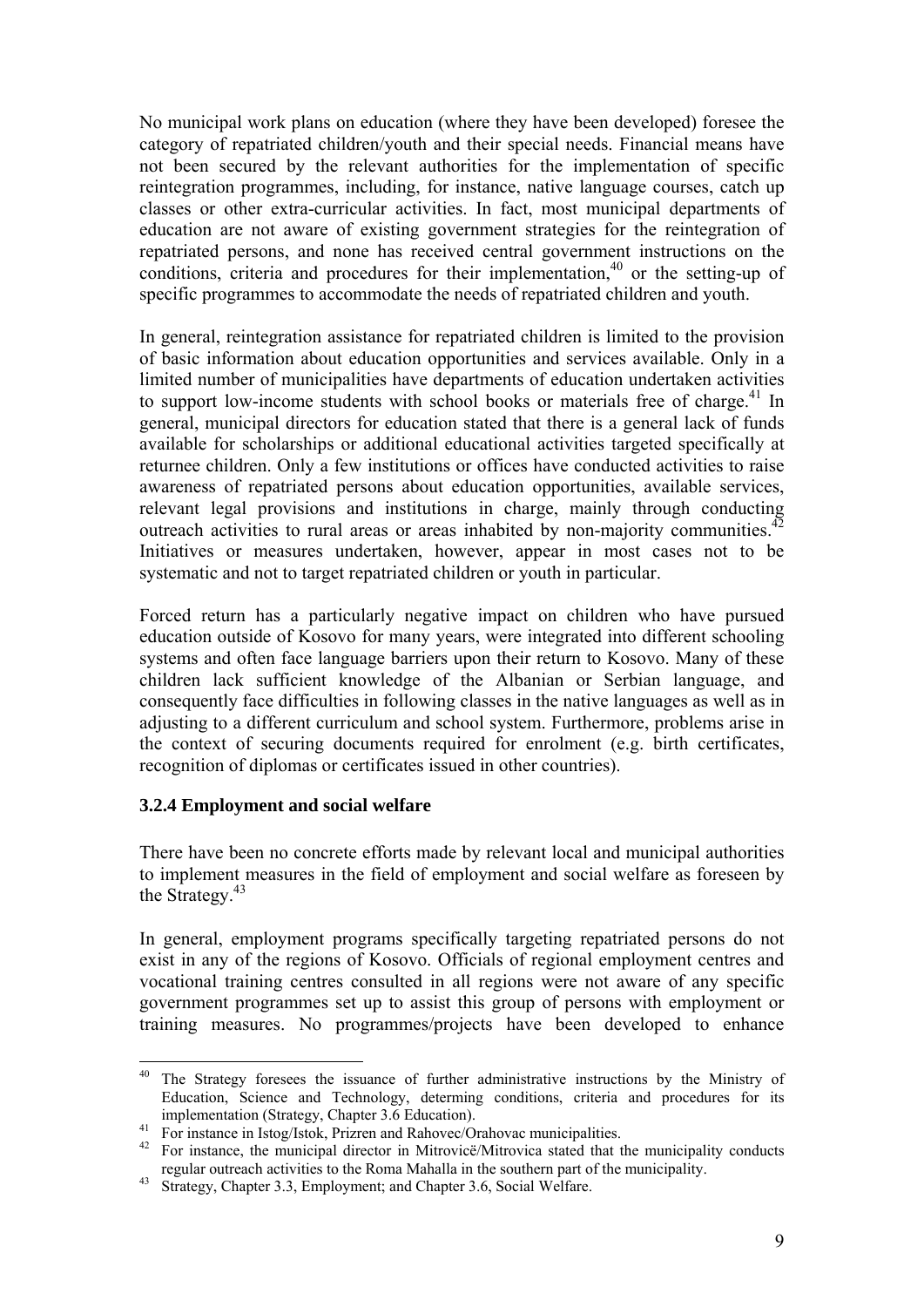employment opportunities of repatriated persons at the local level, nor have incomegeneration activities been promoted by relevant local authorities. Most often repatriated persons are referred to international organizations<sup>44</sup> for further information and advice on employment opportunities and professional training.<sup>45</sup>

Dismal employment prospects and the difficult socio-economic conditions in Kosovo are among the most common problems faced by repatriated persons and the population in general. Many repatriated persons are unemployed or rely on short-term or occasional jobs for their livelihoods. Income is often supplemented by social assistance or other forms of aid from international organizations or non-governmental organizations, as well as remittances from family members living abroad. Among the long-term unemployed, the most disadvantaged groups are women, Roma, Ashkali, Egyptians and persons with disabilities.

In most of the municipalities in which repatriated persons have been registered over the past two years, responsible officials claim that they regularly inform repatriated persons about social schemes available, including their rights and procedures for enrolling in social assistance and pensions schemes, if directly approached. However, only in a limited number of municipalities have relevant authorities taken proactive measures to identify individuals/families that might require assistance. This was done mainly by visiting such individuals and families and facilitating contacts with the respective offices.<sup>46</sup> Apart from a limited number of centres for social welfare and municipal returns officers who have conducted outreach visits to repatriated persons.<sup> $47$ </sup> no institution conducts any activities to raise the awareness of repatriated persons about existing social schemes and procedures on how to enrol in these schemes.

# **3.2.5 Housing and accommodation**

The Strategy recommends the adoption of various measures to address the housing needs of repatriated persons, including construction of houses and housing programmes for repatriated persons who do not own land and/or property.<sup>48</sup> However, to date no concrete progress has been achieved at the local level.

None of the municipalities in Kosovo has taken any steps towards finding temporary and/or durable housing solutions for repatriated persons, and none has included budgetary projects in its budget plans to meet the housing needs of repatriated persons. In fact, none of the municipalities has carried out assessments of the housing

 $\overline{a}$ 44 To the International Organization for Migration, International Labour Organization, CARE International, or the German NGO Arbeitsgruppe Entwicklung und Fachkraefte.<br><sup>45</sup> These organizations have been cited as the only organizations providing assistance to repatriated

persons in the form of grants for small businesses or equipment for farming, training and re-training

programmes, as well as general information, counseling and carrier advice. 46 Gjilan/Gnjilane, Ferizaj/Uroševac, Kamenicë/Kamenica, Novobërdë/Novo Brdo and Viti/Vitina, Gjakovë/Đakovica, Deçan/Dečane and Istog/Istok.<br><sup>47</sup> For instance, the centre for social welfare in Ferizaj/Uroševac and the municipal returns officer in

Kamenicë/Kamenica report conducting outreach visit to repatriated persons and inform them about

relevant procedures. 48 Strategy, Chapter 5, Social Housing and Property Issues.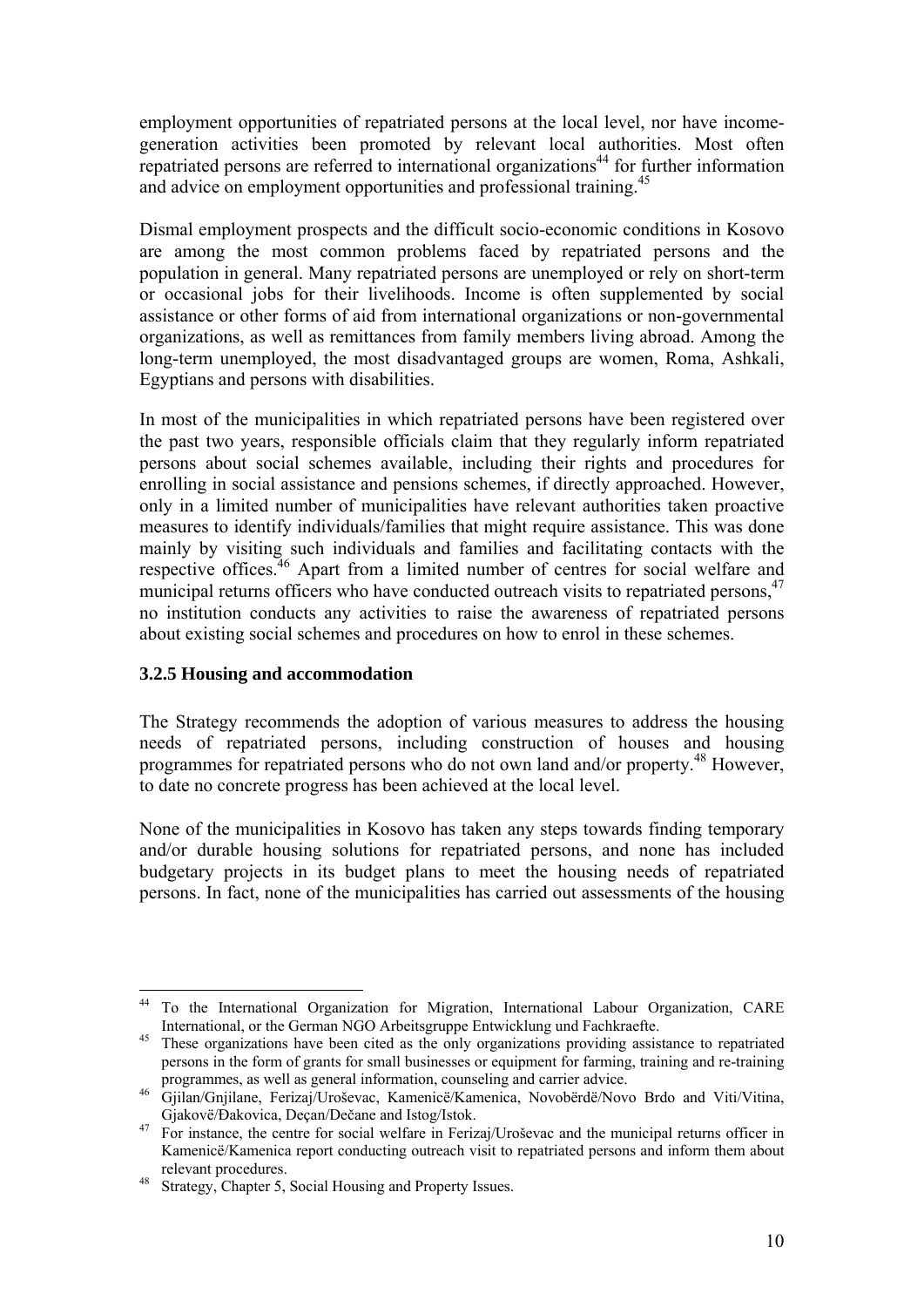needs of repatriated persons or drafted any related proposal for funding by the Ministry of Environment and Spatial Planning or external donors.<sup>49</sup>

The lack of access to housing and accommodation for repatriated persons remains a major obstacle to sustainable return and reintegration. In many cases, properties have been destroyed during the conflict or are found inhabitable after long periods of absence.50 In addition, one of the most important problems faced by persons belonging to Roma, Ashkali and Egyptian communities is their uncertain or not regulated legal status related to housing, including issues related to land ownership. Those who used to live in informal property tenure prior to their departure from Kosovo, face particular challenges in accessing housing or any kind of accommodation upon return. In many cases, repatriated persons find temporary solutions through relatives. However, many cases remain without long term housing solutions. Some repatriated persons have only found temporary shelter in collective centres or displaced persons' camps $\frac{51}{2}$ 

# **4. CONCLUSIONS**

The Strategy for the Reintegration of Repatriated Persons and its accompanying Action Plan are the main documents aimed at ensuring sustainable and long-term solutions for repatriated persons in the areas of legal reintegration, health, education, employment, social welfare, housing and property related issues. However, the Strategy has not yet been adequately implemented at the central or local level.

Few efforts have been made at the central level to ensure that the Strategy and Action Plan are adequately distributed throughout the public administration, including to and within municipalities, and that responsible authorities effectively implement the Strategy's provisions. Consequently, local authorities are still sorely uninformed about their responsibilities *vis-à-vis* repatriated persons, and have not received further central government instructions outlining procedures and assigning clear responsibilities to relevant local authorities in the respective areas of reintegration.

Relevant co-ordination and referral mechanisms between central and local level institutions have yet to be established. To date, municipalities have neither received advance notification about forthcoming forced returns nor have proper information

 $\overline{a}$ 49 The Action Plan devises detailed plans and includes budgetary projections by the Ministry of Environment and Spatial Planning for the reconstruction of 125 individual houses and the construction of seven social housing buildings in different municipalities to accommodate 175

vulnerable families who do not own land or property (Objectives 57 and 58).<br><sup>50</sup> For instance in Istog/Istog and Klinë/Klina (Pejë/Peć region), although municipalities do not keep up-to-date records on repatriated persons and their special needs, it is estimated that around 70-80 per cent of repatriated families, mostly from the Roma, Ashkali and Egyptian communities, were not able to return to their damaged or destroyed houses (Source: municipal communities offices and municipal returns officers).<br><sup>51</sup> There are reported cases of forcibly returned Roma who found temporary shelter in the lead-

contaminated camp of Osterode in northern Mitrovicë/Mitrovica as well as the Roma Mahalla in the southern part of the municipality. Extreme cases have also been reported in Istog/Istok municipality, where repatriated persons found themselves homeless, and only upon intervention of KFOR and the municipal community officer were temporarily accommodated in an informal camp in Djurkoc/Djurakovac.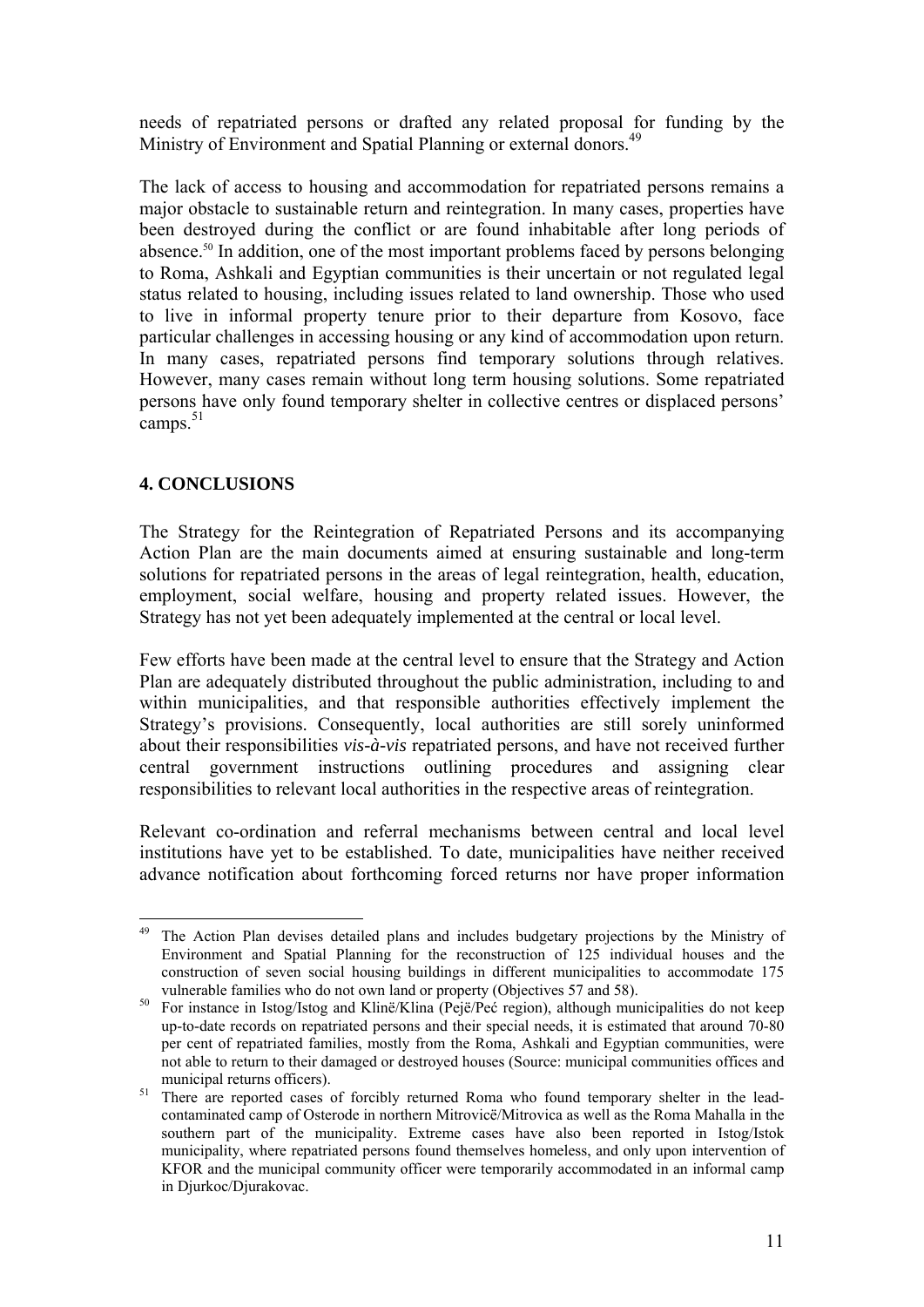sharing mechanisms been established between relevant ministries and municipalities to co-ordinate the implementation of the Strategy. As a consequence, none of the municipalities has established policies in the field of reintegration of repatriated persons or procedures to support repatriated persons upon their arrival in the municipalities of origin.

Despite the specific needs identified and the budgetary projections made by relevant ministries, the Strategy has received no direct funding at the local level. None of the municipalities has included costs associated with the implementation of the Strategy in their budgets, and no financial resources have been secured for the implementation of specific reintegration programmes in the areas identified by the Strategy.

The sustainable return and reintegration of repatriated persons remains a major challenge for Kosovo's municipalities. While the vast majority of international assistance in the field of return is aimed to support voluntary returns, repatriated persons upon their return to Kosovo often remain without any assistance by either Kosovo institutions or international (non-)governmental organizations. Limited access to housing and property-related issues as well as difficulties in accessing essential services, including education, health care, employment and/or economic opportunities, are among the main difficulties faced by repatriated persons. It will take considerable efforts by relevant institutions at both central and local level to address these obstacles and to ensure the sustainable return and reintegration of repatriated persons.

# **5. RECOMMENDATIONS**

Recommendations to the central government:

- Allocate necessary government funding to ensure the implementation of the Strategy and the accompanying Action Plan;
- Establish an inter-ministerial co-ordination board to oversee and monitor the implementation of the Strategy; to co-ordinate the work of relevant ministries as well as between central level and local authorities; and to develop specific instructions to local authorities outlining clear responsibilities and procedures;
- Ensure that relevant ministries responsible for health, education, employment, social care and housing, and local authorities, are informed about the readmission/repatriation process;
- Take all necessary measures to implement the Strategy's objectives in the areas of legal reintegration, health, education, employment, social welfare and housing to ensure basic conditions for sustainable return and reintegration;
- Ensure the prompt distribution of the Strategy and the Action Plan to all relevant stakeholders, in particular municipal authorities, and conduct training for municipal officials on the Strategy's contents;